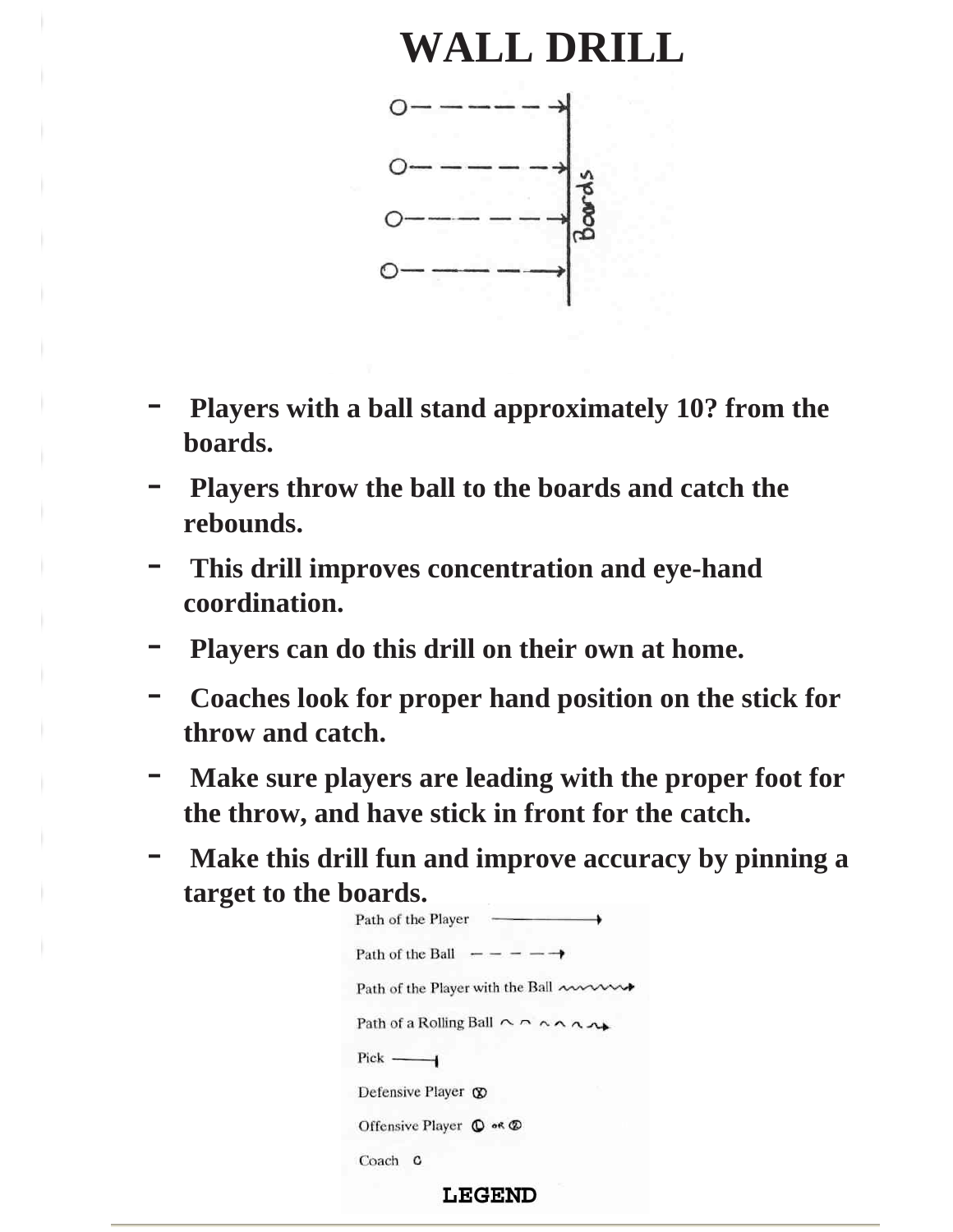## **STATIONARY PAIRED PASSING AND CATCHING**



- Each pair with a ball.
- **In order to improve accuracy, receiving players should present a target while the passer attempts to hit it.**
- **In order to improve adeptness in catching, the passers can be asked to move the location of the pass, throwing to the left, right, high and low.**
- **Coaches look for proper hand position on the stick for throw and catch.**
- Make sure players are leading with the proper foot for **the throw, and have stick in front for the catch.**

| Path of the Player                                                 |
|--------------------------------------------------------------------|
| Path of the Ball $- - - - \rightarrow$                             |
| Path of the Player with the Ball mon                               |
| Path of a Rolling Ball $\wedge \wedge \wedge \wedge \wedge \wedge$ |
| $Pick$ ——                                                          |
| Defensive Player $\circledR$                                       |
| Offensive Player $\mathbb{O}$ or $\mathbb{O}$                      |
| Coach C                                                            |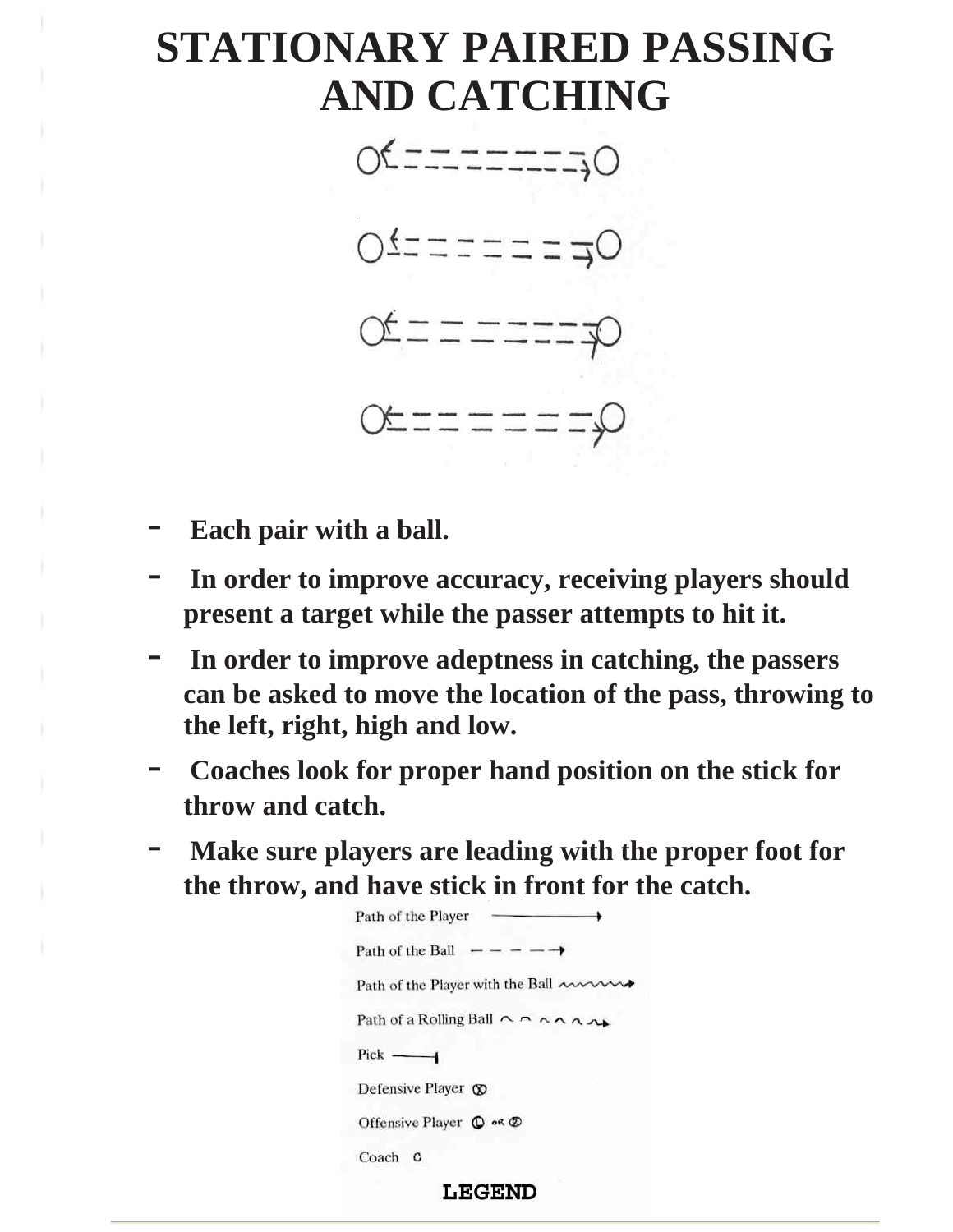# **STATIONARY DIAGONAL PASSING AND CATCHING**



- **Players form groups of three in a triangle as shown.**
- Players 1 and 2 have a ball.
- **Start with Player 1 passing the ball to Player 3.**
- **Player 3 receives the pass and immediately returns the pass back to Player 1.**
- **Player 3 then looks for a pass from Player 2.**
- **Players 1 and 2 alternate passing to Player 3.**
- Each player should have a turn assuming the Player 3 **position.**